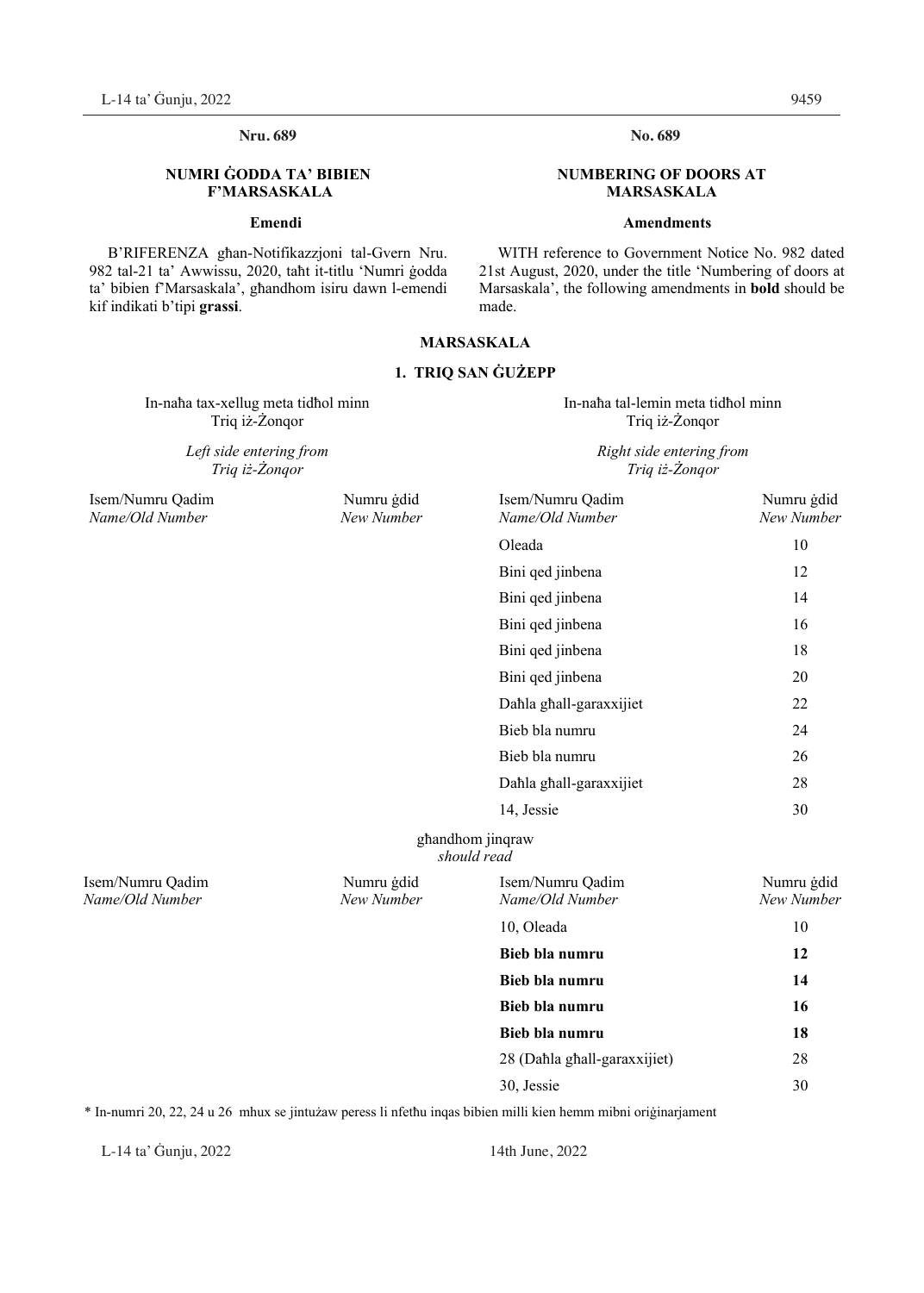## **Nru. 690 No. 690**

## **NUMRI ĠODDA TA' BIBIEN F'SAN PAWL IL-BAĦAR**

### **Emendi**

B'RIFERENZA għan-Notifikazzjoni tal-Gvern Nru. 493 tas-6 ta' Ġunju, 2006, taħt it-titlu 'Numri ġodda ta' bibien f'San Pawl il-Baħar', għandhom isiru dawn lemendi kif indikati b'tipi **grassi**.

**No.** 

## **NUMBERING OF DOORS AT SAN PAWL IL-BAĦAR**

## **Amendments**

WITH reference to Government Notice No. 493 dated 6th June, 2006, under the title 'Renumbering of doors at San Pawl il-Baħar', the following amendments in **bold** should be made.

*Name/Old Number New Number Name/Old Number New Number*20, Carmen 20 20  **The Minnows (Flettijiet) 22 Bieb bla numru 24 Angel's Court 26** 

**No.** 

**NUMBERING OF DOORS AT IŻ-ŻURRIEQ Amendments**  WITH reference to Government Notice No. 790 dated 30th August, 2011, under the title 'Renumbering of doors at Iż-Żurrieq', the following amendments in **bold** should be

## **SAN PAWL IL-BAĦAR**

## **9. TRIQ IL-KARMNU**

| In-naha tax-xellug meta tidhol minn     |            | In-naha tal-lemin meta tidhol minn       |            |
|-----------------------------------------|------------|------------------------------------------|------------|
| Triq San Publju                         |            | Triq San Publju                          |            |
| Left side entering from Triq San Publju |            | Right side entering from Triq San Publju |            |
| Isem/Numru Oadim                        | Numru gdid | Isem/Numru Oadim                         | Numru gdid |
| Name/Old Number                         | New Number | Name/Old Number                          | New Number |
|                                         |            | 16, Carmen                               | 20         |

Bieb bla numru 24

14 22

għandhom jinqraw *should read* 

Isem/Numru Qadim Numru ġdid Isem/Numru Qadim Numru ġdid

L-14 ta' Ġunju, 2022 14th June, 2022 L-14 ta' Ġunju, 2022 14th June, 2022

### **Nru. Nru. 691 No. 691**

## **NUMRI ĠODDA TA' BIBIEN FIŻ-ŻURRIEQ**

## **Emendi**

B'RIFERENZA għan-Notifikazzjoni tal-Gvern Nru. 790 tat-30 ta' Awwissu, 2011, taħt it-titlu 'Numri ġodda ta' bibien fiż-Żurrieq', għandhom isiru dawn l-emendi kif indikati b'tipi **grassi**.

# **IŻ-ŻURRIEQ**

made.

## **2. TRIQ FILIPPU FARRUGIA**

|                     | In-naha tax-xellug meta tidhol minn |  |  |  |
|---------------------|-------------------------------------|--|--|--|
| Vjal l-Indipendenza |                                     |  |  |  |

| Isem/Numru Oadim | Numru gdid |
|------------------|------------|
| Name/Old Number  | New Number |
| Garaxx           | 169        |
| Sit bla bini     | 171        |
| Sit bla bini     | 173        |
| Sit bla bini     | 175        |
| Garaxx           | 177        |

In-naħa tal-lemin meta tidħol minn Vjal l-Indipendenza

*Left side entering from Vjal l-Indipendenza Right side entering from Vjal l-Indipendenza* 

Isem/Numru Qadim Numru ġdid Isem/Numru Qadim Numru ġdid *Name/Old Number New Number Name/Old Number New Number*